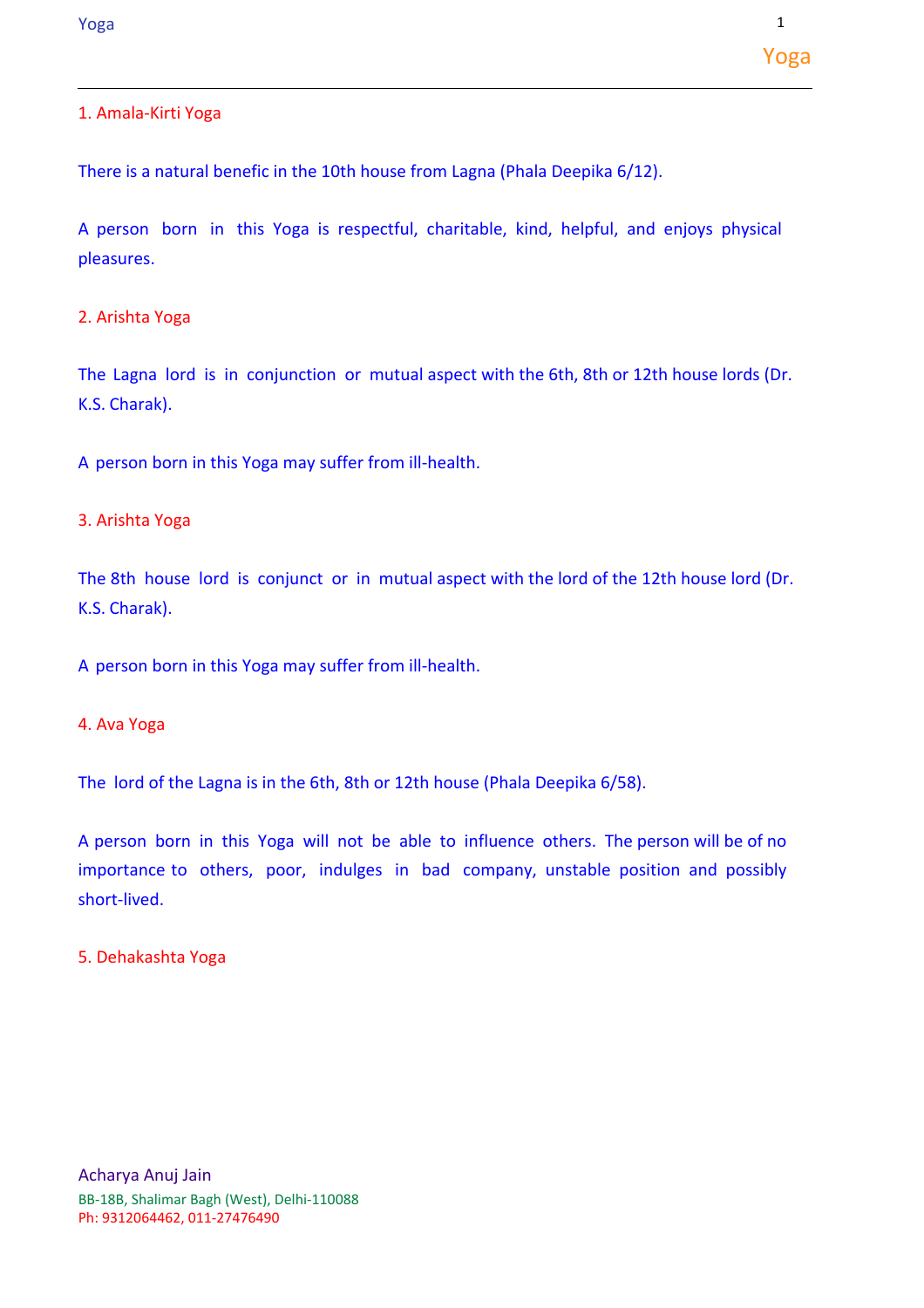The Lagna lord is conjunct with a malefic or placed in 8th house (Sarvartha Chintamani 2/109).

A person born in this Yoga usually does not acquire the worldly pleasures in life.

# 6. Dhana Yoga

There is a relationship between the Lagna lord on the one hand and the 2nd, 5th, 9th or 11th lord on the other hand (Dr. K.S. Charak).

A person born in this Yoga will enjoy great wealth in life.

# 7. Dhana Yoga

There is a relationship between the 2nd house lord on the one hand and the 5th, or 9th or 11th lord on the other hand (Dr. K.S. Charak).

A person born in this Yoga will enjoy great wealth in life.

# 8. Duryoga

The lord of the 10th house is in the 6th, 8th or 12th house (Phala Deepika 6/67).

A person born in this Yoga will not be influential, is a traitor, selfish, and usually away from home.

# 9. Dushkriti Yoga

The lord of the 7th house is in the 6th, 8th or 12th house (Phala Deepika 6/64).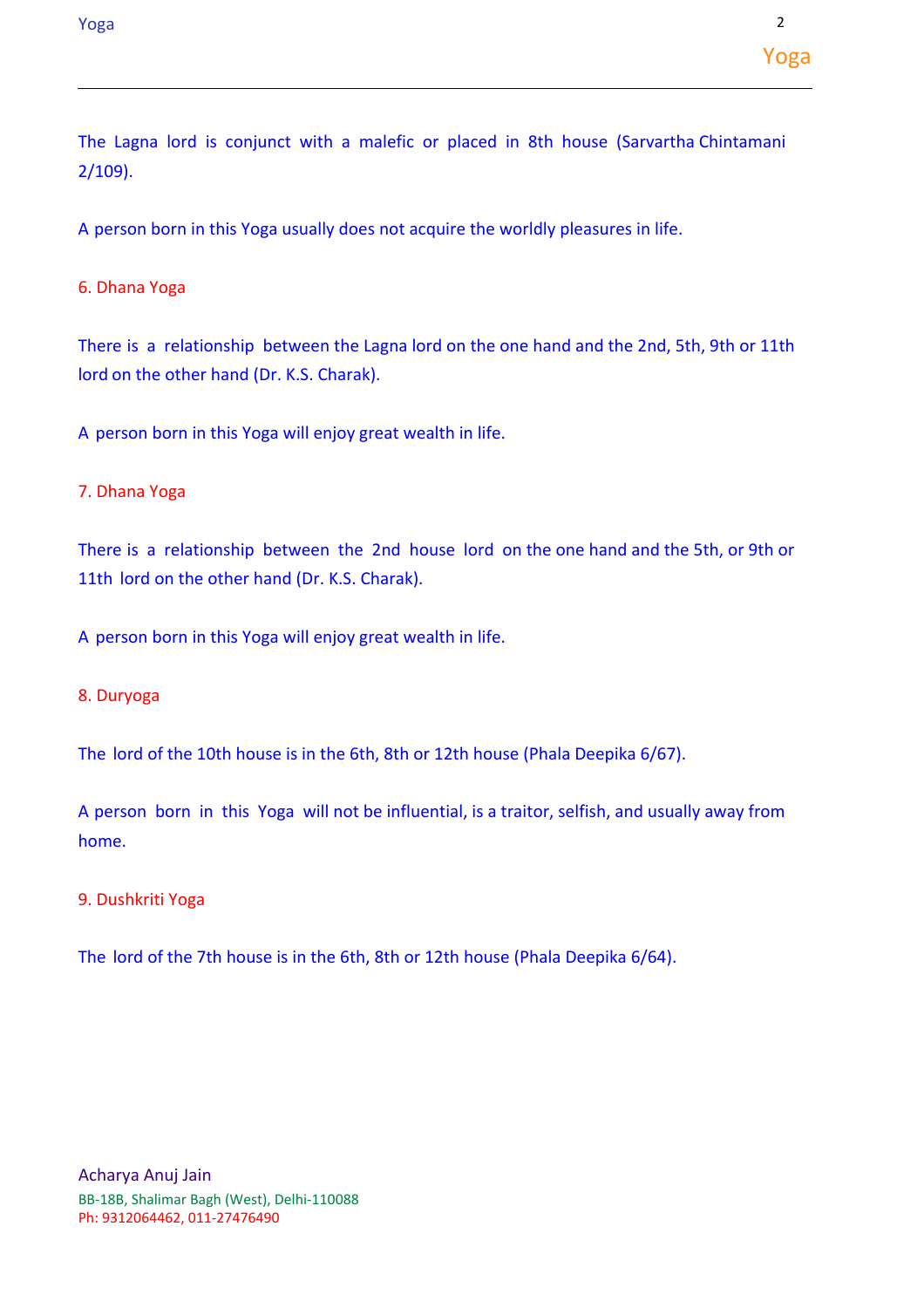10. Ekaputra Yoga

The 5th house lord is in a Kendra or a Trikona.

A person born in this Yoga may possess only one child.

11. Hillaja Netradosha Yoga

Benefics in 6th, 8th and 12th houses and Sun in 10th house (Sambu Hora Prakasha 14/67).

The person will be vulnerable to blindness.

12. Karmajiva Yoga

Mercury is in the 10th house from Lagna or Moon (Brihat Jataka).

A person born in this Yoga usually deals in the business of writing, poetry, arts, painting, sculpting and architect. The person could also gain income through a friend.

## 13. Karmajiva Yoga

Jupiter is in the 10th house from Lagna, Moon or Sun (Brihat Jataka).

A person born in this Yoga usually deals in the business associated with learned people, wisdom, law, temples, pilgrimage and religious works.

Yoga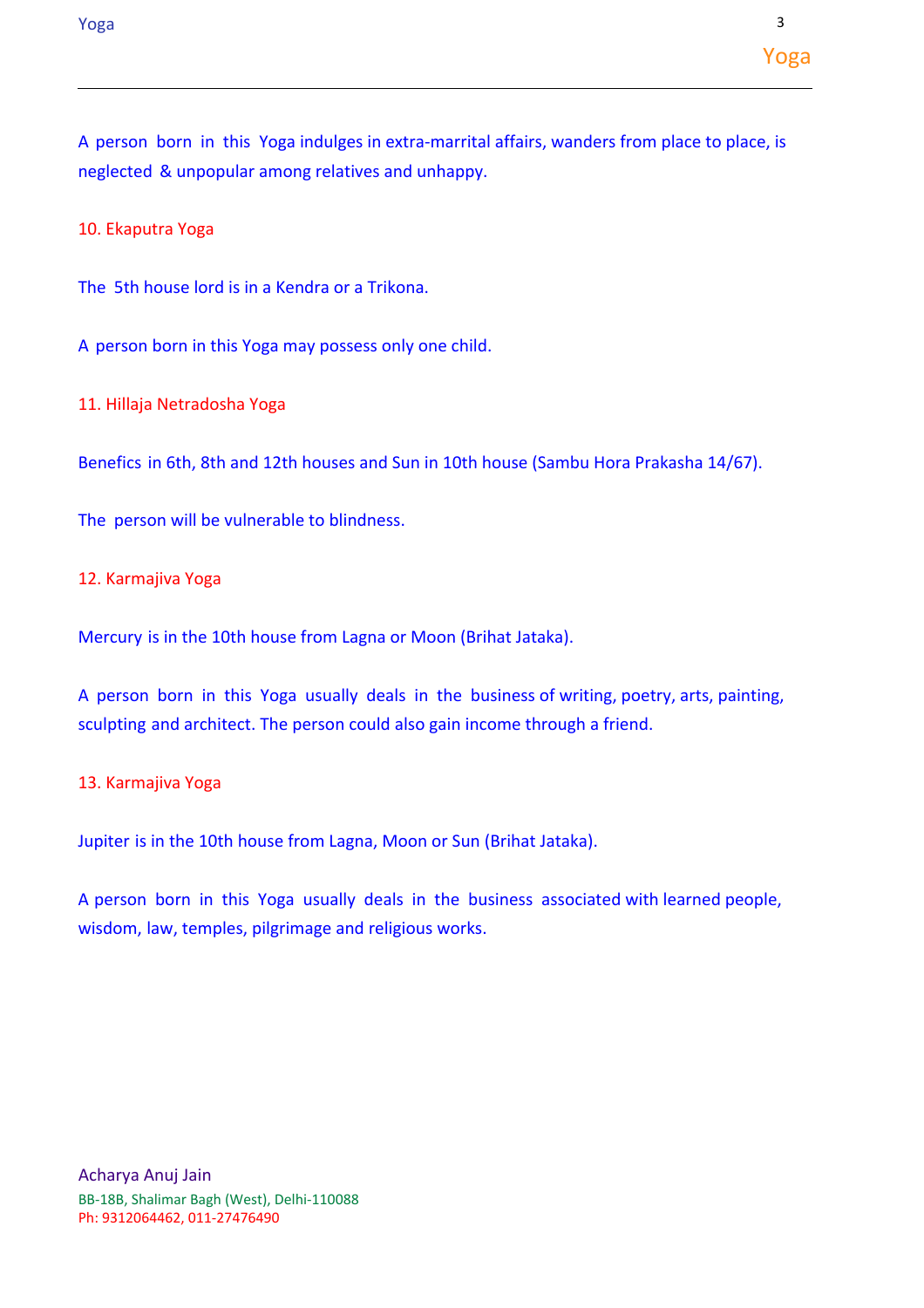## 14. Karmajiva Yoga

Jupiter aspects or conjuncts the lord of the 10th from Lagna, Moon or Sun (Brihat Jataka).

A person born in this Yoga usually deals in the business associated with learned people, wisdom, law, temples, pilgrimage and religious works.

15. Karmajiva Yoga

Venus aspects or conjuncts the lord of the 10th from Lagna, Moon or Sun (Brihat Jataka).

A person born in this Yoga usually deals in the business of gems, cows & other cattle and cosmetics & other products related to beauty.

#### 16. Karmajiva Yoga

Saturn aspects or conjuncts the lord of the 10th from Lagna, Moon or Sun (Brihat Jataka).

A person born in this Yoga usually deals in the business associated with hard work and labor like carrying loads & other lowly works, assistance jobs and detainment.

### 17. Karmajiva Yoga

Sun is in the 10th house from Lagna or Moon (Brihat Jataka).

A person born in this Yoga usually deals in the business of fragrance, gold and medicine.

#### 18. Karmajiva Yoga

Moon aspects or conjuncts the lord of the 10th from Lagna or Sun (Brihat Jataka).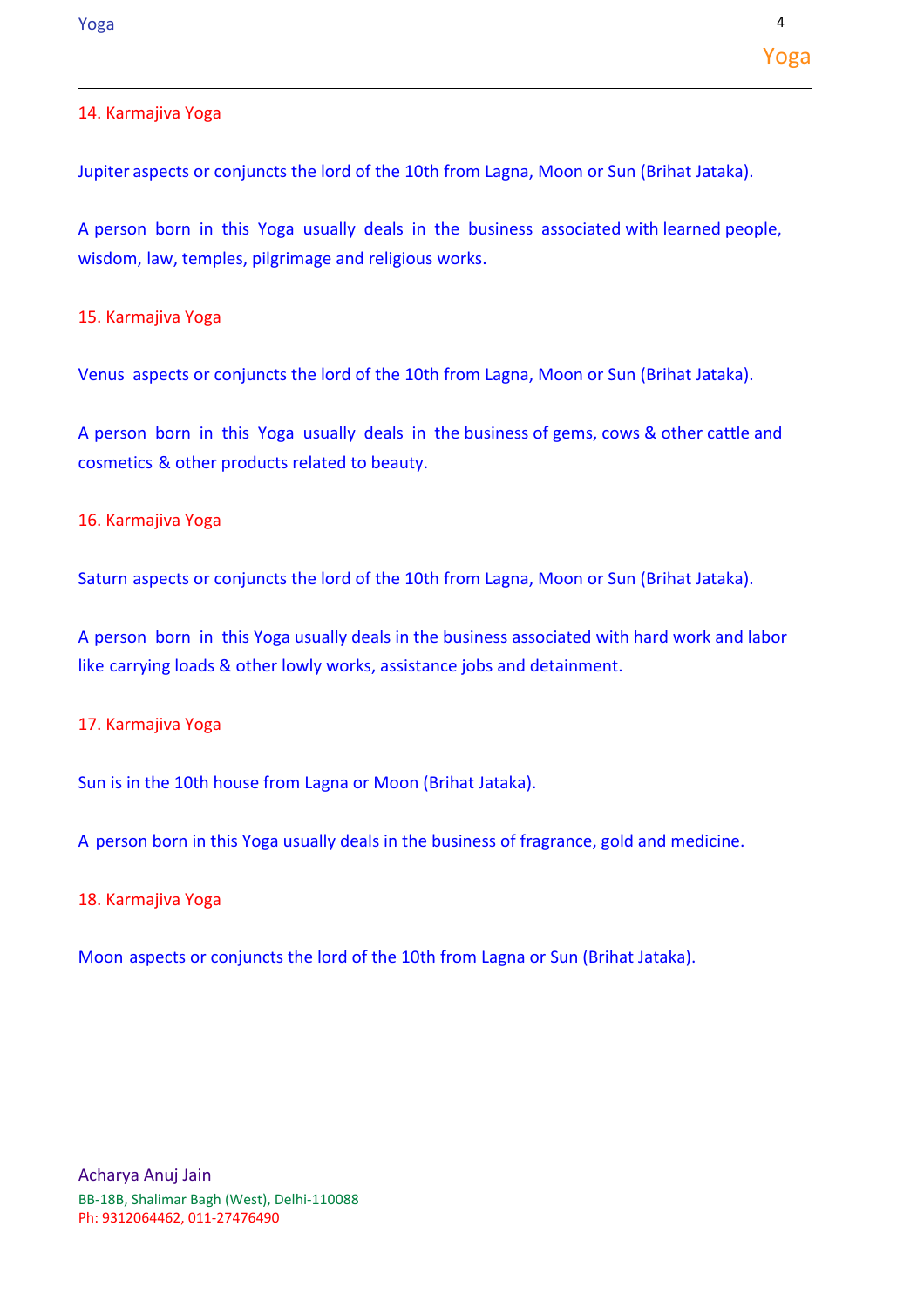19. Kemadruma Yoga

Mars and Saturn in 5, 8 or 12th house (Sambu Hora Prakasha 14/13).

A person born in this Yoga will have to forsake his/her birth place due to misfortune.

20. Krisanga Yoga

The Lagna lord placed in a dry sign or a sign owned by a dry planet (Sarvartha Chintamani 2/83).

A person born in this Yoga will possess a lean and depleted physical disposition and undergoes suffering & physical pains.

### 21. Mriti Yoga

The lord of the 3rd house is in the 6th, 8th or 12th house (Phala Deepika 6/60).

A person born in this Yoga is emotional, face troubles due to enemies, lacking shame, power & wealth and indulges in indecent acts.

22. Mukabadhiramdha Yoga

Either Venus or Mars in 2nd or 12th house (Sambu Hora Prakasha 14).

A person born in this Yoga may be troubled due to some ear problems.

Yoga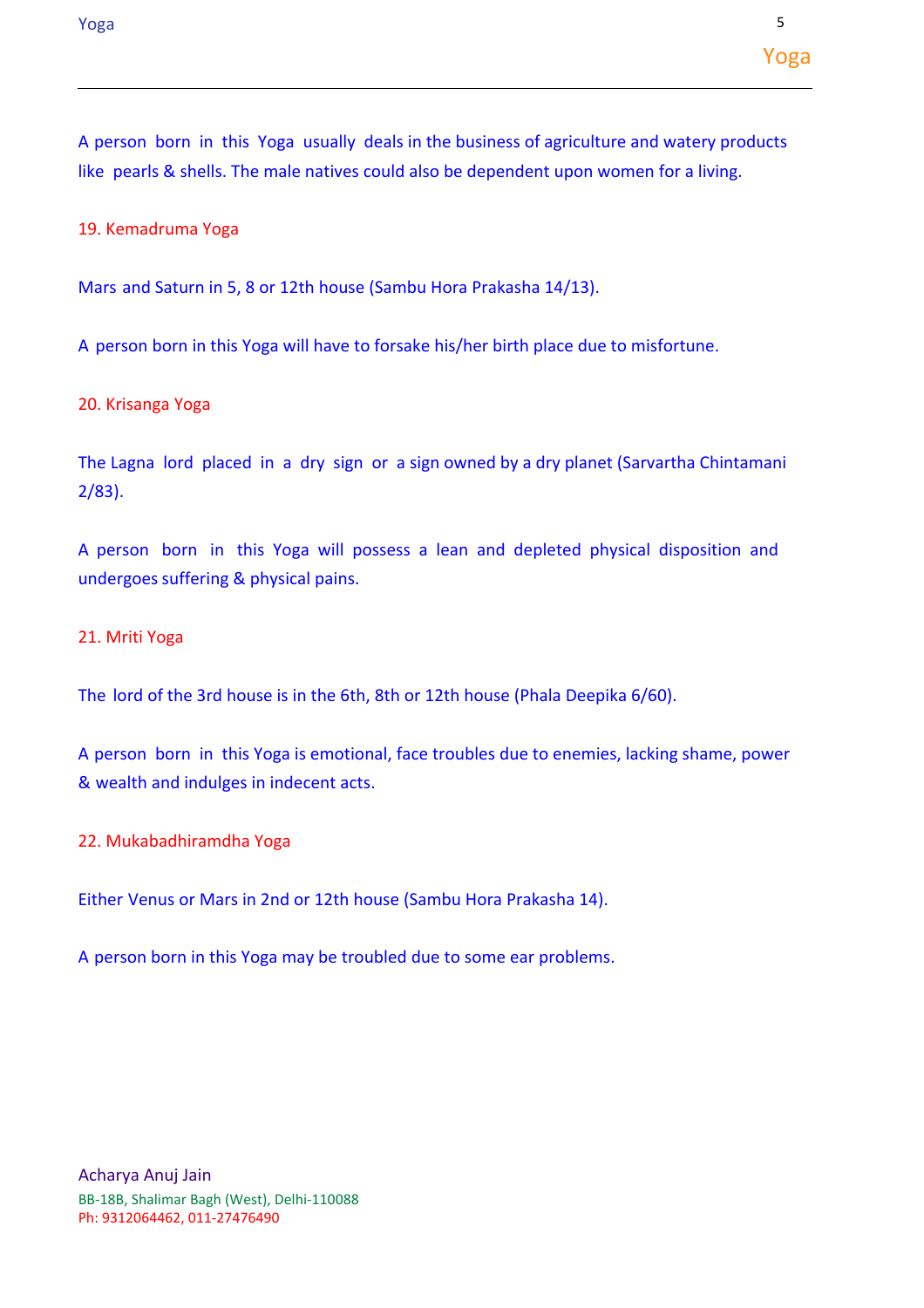## 23. Musala Yoga

If Lagna is in a Sthira sign and several planets are also in Sthira signs then the effects of Musala yoga can be felt.

A person born in this Yoga is known to be proud and wealthy. The person may be learned and liked by rulers. A person of this Yoga will be famous, have a stable nature, and be blessed with several sons. The person will be honest, reliable and trustworthy, be firm and stable in thoughts and be tough, persistent, fixed and determined. A person of this Yoga might also be stubbornand hardheaded, may not have the potential to take quick and instant decisions and may not be able to adapt and adjust according to changes.

## 24. Nirbhagya Yoga

The lord of the 9th house is in the 6th, 8th or 12th house (Phala Deepika 6/66).

A person born in this Yoga will lose his/her wealth, get disrespect from people, is an atheist, poor and miserable.

## 25. Purnayu Yoga

The 6th or 12th lord in 6th, 12th, 8th house or Lagna (Dr. K.S. Charak).

A person born in this Yoga is long lived.

26. Purnayu Yoga

Saturn in 8th house (Dr. K.S. Charak).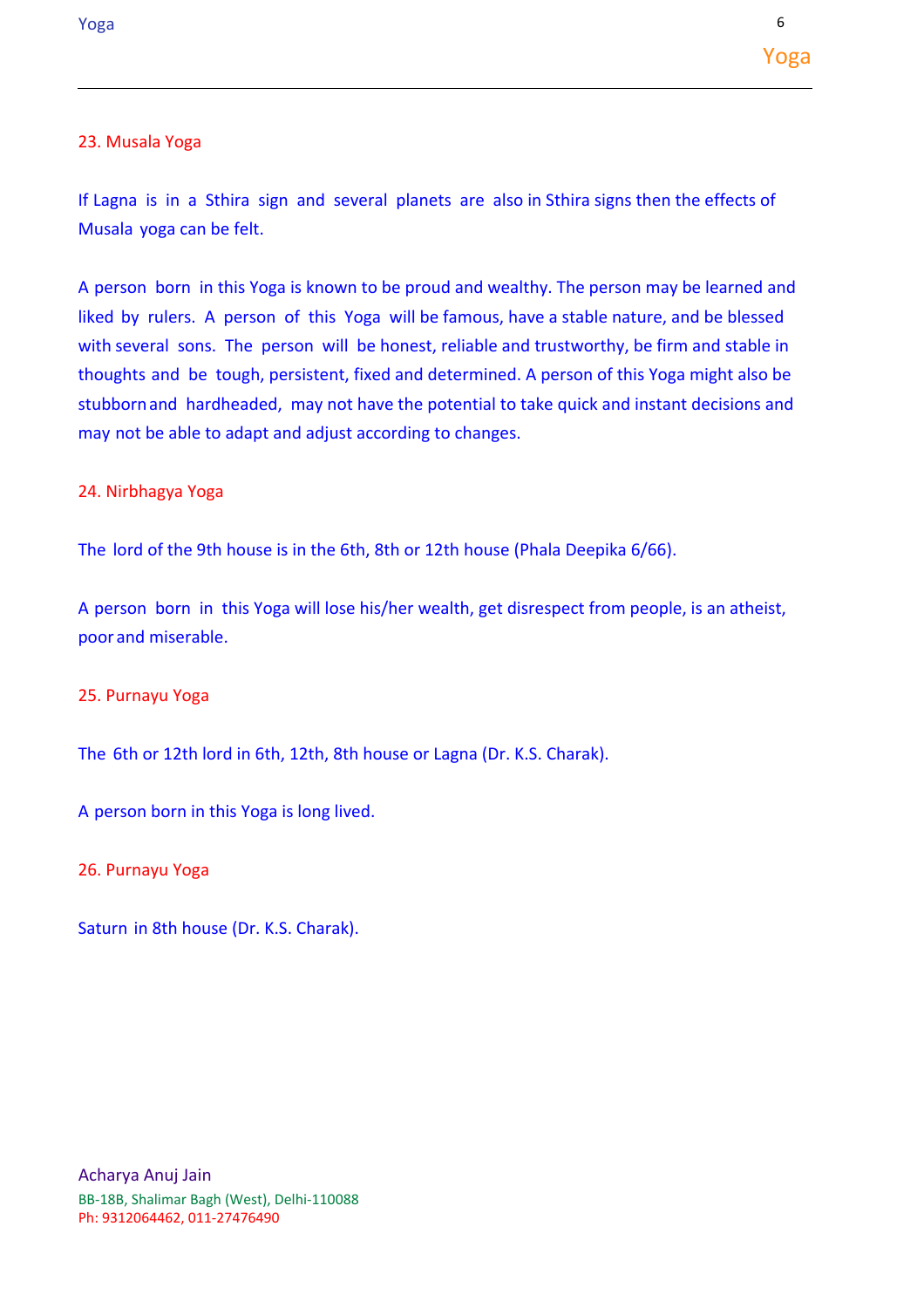A person born in this Yoga is long lived.

# 27. Raja Yoga

Lords of the 4th or the 10th are in conjunction with the lords of the 5th and the 9th (Brihat Parashara Hora Shastra 41/37).

A person born in this Yoga attains a high & authoritative position in life.

28. Sankhya Pasha Yoga

All planets distributed over 5 houses in the chart.

A person born in this Yoga has a large family, is proficient in work, accomplished in earning wealth, sharp, rude, fond of residing in forests and having various drawbacks.

29. Sarira Sukhya Yoga

The Lagna lord, Jupiter or Venus placed in a Kendra (Sarvartha Chintamani 2/98).

A person born in this Yoga is long-lived, wealthy and possesses a good influence in the political field.

30. Shukr-Shani Yoga

Venus and Saturn are conjunct in same house (Dr. K.S. Charak).

A person born in this Yoga is a sportsperson, wanders from place to place, may be in the profession of sculpting, writing or painting, and may prosper after marriage.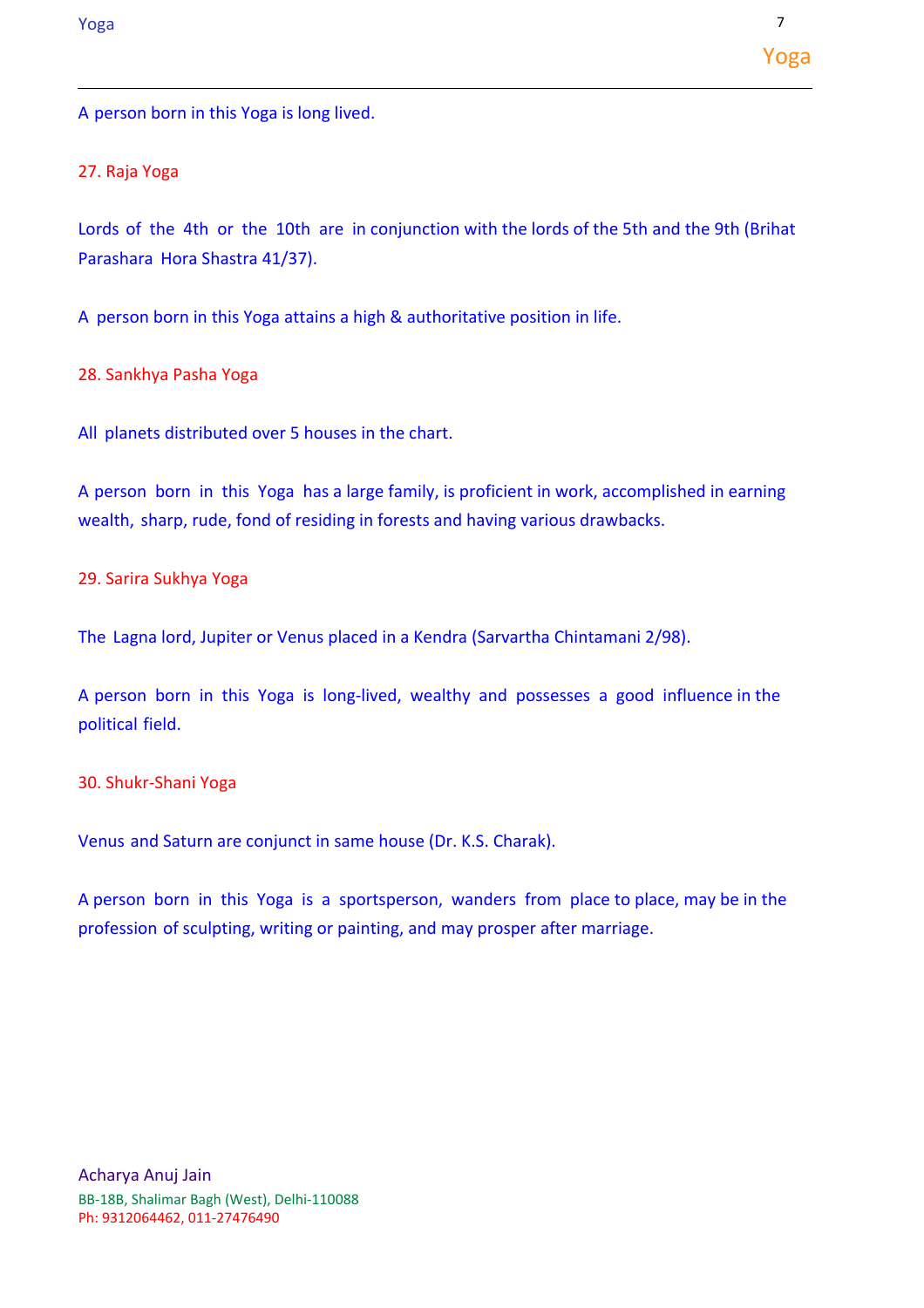# 31. Sumukha Yoga

The lord of 2nd house is in Kendra aspected by benefics or benefics occupy the 2nd house (Sarvartha Chintamani 3/26).

A person born in this Yoga is attractive, handsome and happy.

32. Sunapha (Guru) Yoga

Jupiter occupies the 2nd house from Moon (Dr. K.S. Charak).

A person born in this Yoga is a master of all subjects, advisor, earns name and fame, wealthy and belongs to a good family.

33. Sunapha Yoga

A planet, other than Sun, occupies the 2nd house from Moon (Dr. K.S. Charak).

A person born in this Yoga leads a royal life, is wealthy, famous, content, earns money through own hard work and performs noble deeds.

34. Surya-Buddh Yoga

Sun and Mercury are conjunct in same house (Dr. K.S. Charak).

A person born in this Yoga is polite, intelligent, learned, honest, wealth, profecient in all works and reputed.

35. Ubhayachari Yoga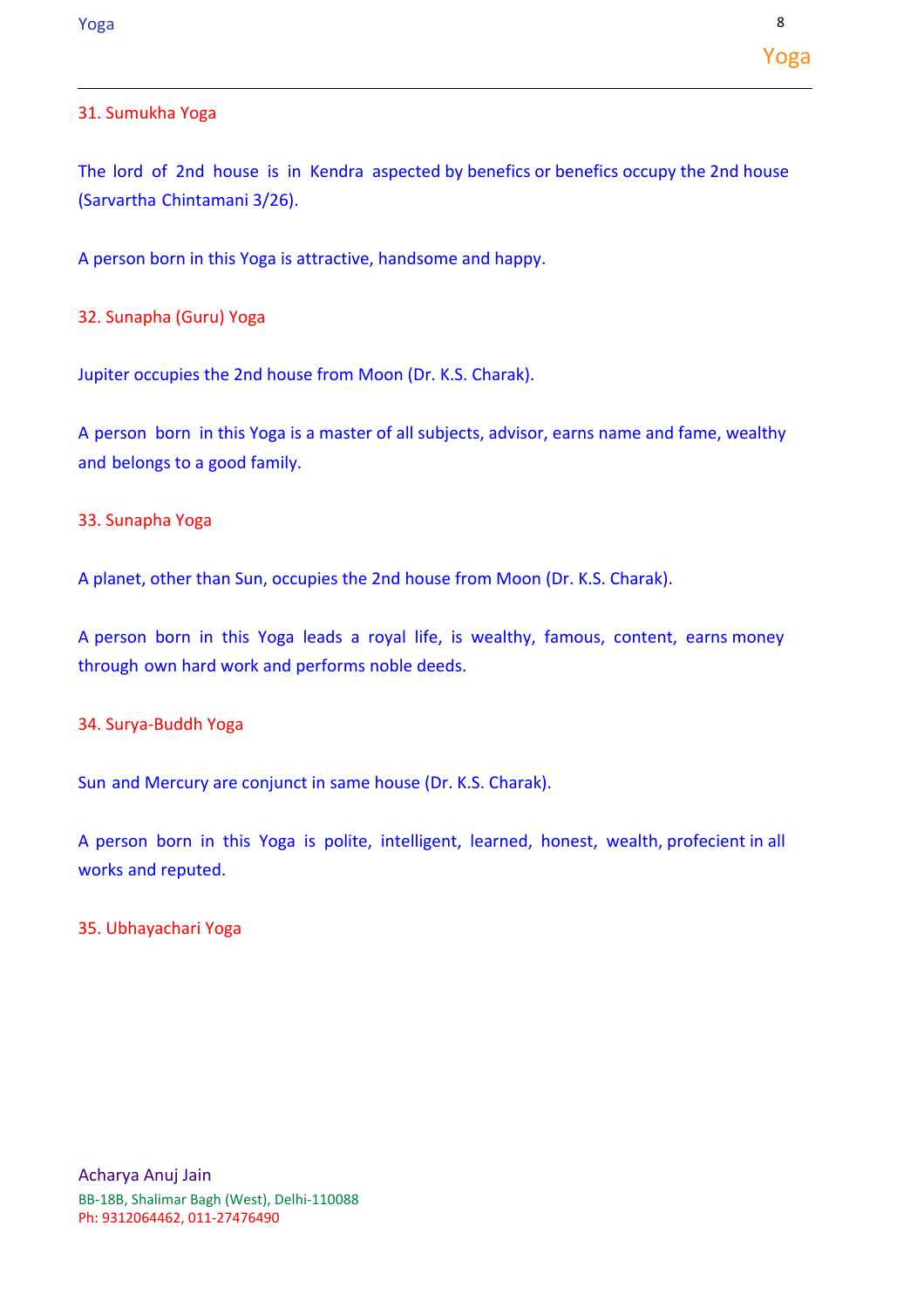A person born in this Yoga is strong, rich, responsible, learned, attractive and enjoys worldly pleasures.

36. Uttama Griha Yoga

The 4th house lord in a Kendra or Trikona with benefics (Sarvartha Chintamani).

A person born in this Yoga may own vast lands and houses.

37. Uttamadi (Varisht) Yoga

Moon is in a Apoklima (3,6,9,12) from Sun (Dr. K.S. Charak).

A person born in this Yoga is has unlimited wealth, education, profeciency and fame.

38. Vanchana Chora Bhithi Yoga

The Lagna lord is with Rahu, Saturn or Ketu (Sarvartha Chintamani 2/76).

A person born in this Yoga always suspects other people and regards them as untrustworthy and fears being deceived, robbed or used by others.

39. Viparita Harsha Yoga

The 6th lord is in the 6th, 8th or 12th house (Phala Deepika 6/63).

A person born in this Yoga enjoys health, fame & happiness in life, be victorious over enemies and at times may indulge in immoral acts.

Yoga